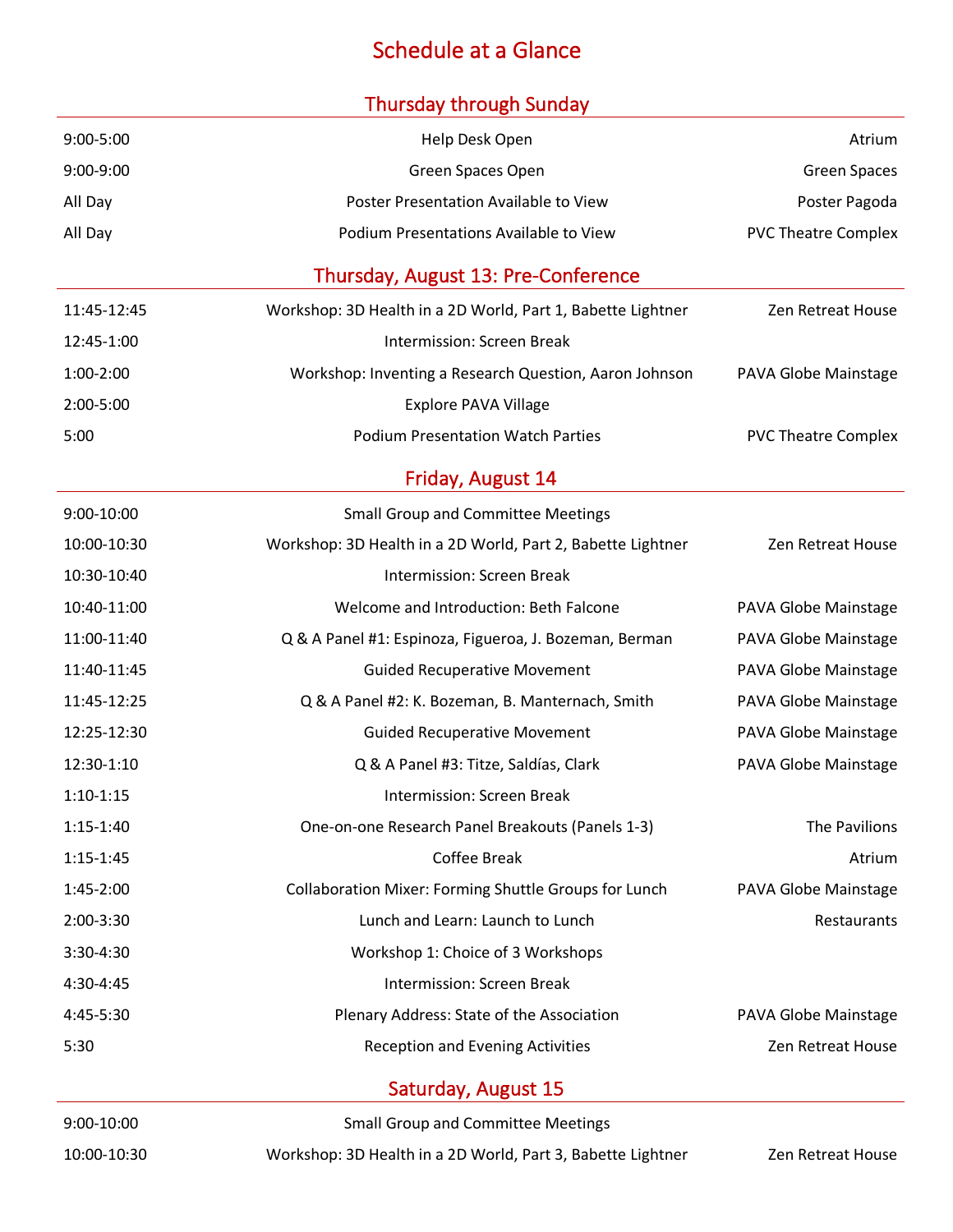## Schedule at a Glance

| 10:30-10:40 | Intermission: Screen Break                                                                      |                      |
|-------------|-------------------------------------------------------------------------------------------------|----------------------|
| 10:40-11:00 | Announcements from Conference Chair                                                             | PAVA Globe Mainstage |
| 11:00-11:40 | Q & A Panel #4: Hoffmeister, van Mersbergen, C. Johnson, Weinstein, Misono PAVA Globe Mainstage |                      |
| 11:40-11:45 | <b>Guided Recuperative Movement</b>                                                             | PAVA Globe Mainstage |
| 11:45-12:25 | Q & A Panel #5: Nestorova, Patinka, Schloneger, Popham                                          | PAVA Globe Mainstage |
| 12:25-12:30 | <b>Guided Recuperative Movement</b>                                                             | PAVA Globe Mainstage |
| 12:30-1:10  | Q & A Panel #6: Hermoso Guerrero, Lau, Glasner                                                  | PAVA Globe Mainstage |
| $1:10-1:15$ | Intermission: Screen Break                                                                      |                      |
| $1:15-1:40$ | One-on-one Research Panel Breakouts (Panels 4-6)                                                | The Pavilions        |
| $1:40-1:45$ | Intermission: Screen Break                                                                      |                      |
| 1:45-2:00   | Collaboration Mixer: Forming Shuttle Groups for Lunch                                           | PAVA Globe Mainstage |
| 2:00-3:30   | Lunch and Learn: Launch to Lunch                                                                | Restaurants          |
| 3:30-4:30   | Workshop 2: Choice of 3 Workshops                                                               |                      |
| 4:30-5:30   | Workshop 3: Choice of 3 Workshops                                                               |                      |
| 5:30-5:45   | <b>Intermission: Screen Break</b>                                                               |                      |
| 5:45-6:45   | <b>Poster Presentation</b>                                                                      | Poster Pagoda        |
| 6:45        | <b>Reception and Evening Activities</b>                                                         | Zen Retreat House    |
|             | Sunday, August 16                                                                               |                      |
| 9:00-11:30  | Constructive Rest (No Sessions)                                                                 |                      |
| 11:30-12:30 | Workshop 4: Choice of 3 Workshops                                                               |                      |
| 12:30-12:55 | One-on-one Workshop Presenter Breakouts (All Workshops)                                         | The Pavilions        |
| 12:55-2:00  | Lunch: Restaurants or on your own                                                               | Restaurants          |
| 2:00-3:25   | <b>Discussing Diversity</b>                                                                     | PAVA Globe Mainstage |
| 3:25-3:30   | Intermission: Screen Break                                                                      |                      |
| 3:30-4:10   | Q & A Panel #7: Saldías, Desjardins, Radhakrishnan, Lloyd, Peddle                               | PAVA Globe Mainstage |
| 4:10-4:15   | Intermission: Screen Break                                                                      |                      |
| 4:15-4:55   | Q & A Panel #8: Rosenberg, Means-Weekly, Fralick, Bingham, Zuim                                 | PAVA Globe Mainstage |
| 4:55-5:00   | Intermission: Screen Break                                                                      |                      |
| 5:00-5:25   | One-on-one Research Panel Breakouts (Panels 7-8)                                                | The Pavilions        |
| 5:30-6:00   | Pitch Your Research Idea!                                                                       | PAVA Globe Mainstage |
| 6:00        | <b>Closing Ceremony</b>                                                                         | PAVA Globe Mainstage |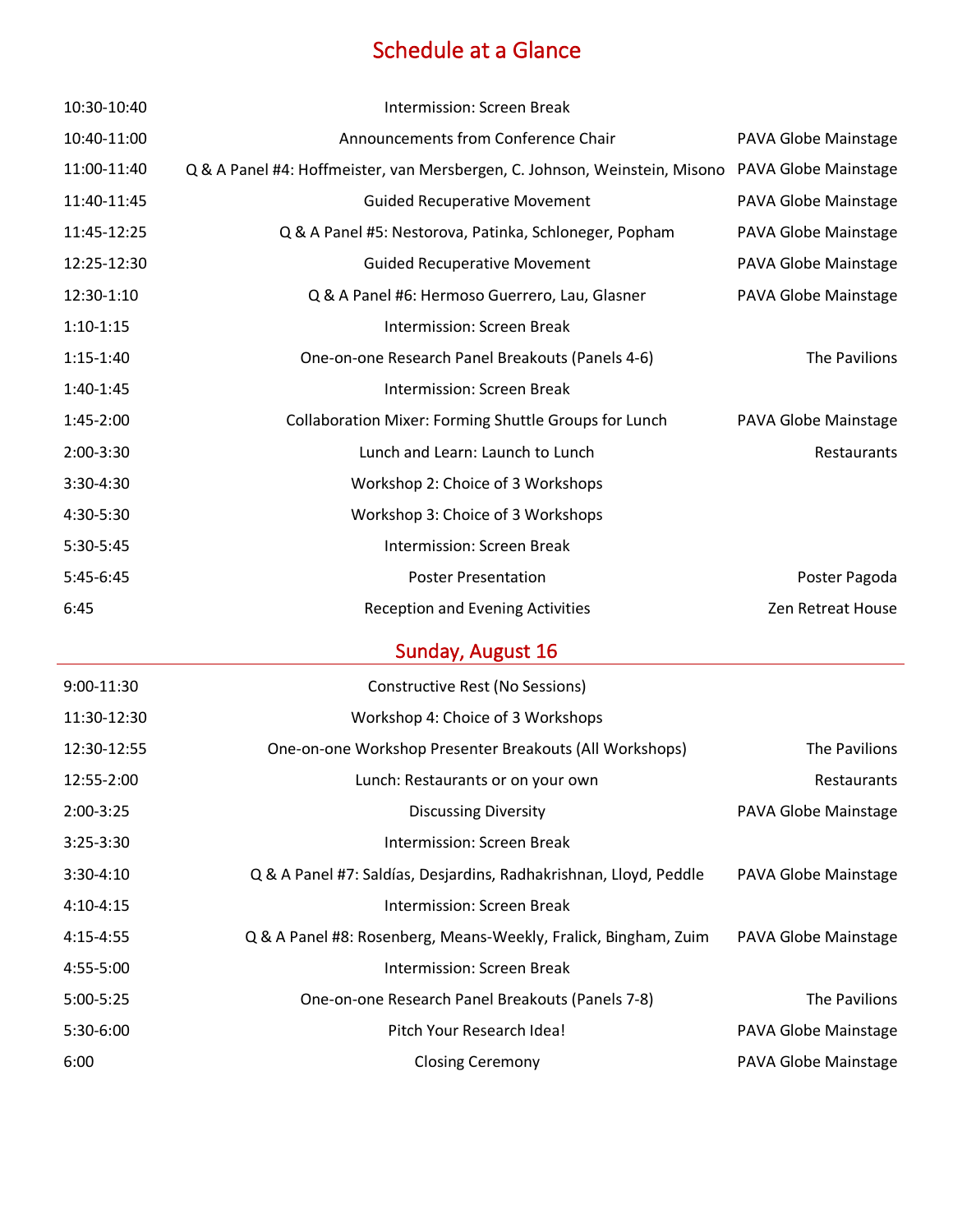#### Thursday, August 13 Preconference "Travel Day" Activities

| All Day       | Podium Presentations available to view                                                               | PVC Theatre Complex  |
|---------------|------------------------------------------------------------------------------------------------------|----------------------|
|               | Poster Presentations available to view                                                               | Poster Pagoda        |
| 9:00-5:00     | <b>Help Desk</b>                                                                                     | Atrium               |
|               | Registration                                                                                         |                      |
|               | Virtual Background Swap                                                                              |                      |
|               | Zoom Basics                                                                                          |                      |
|               | Orientation to PAVA Village                                                                          |                      |
| 11:45-12:45   | Movement Workshop: 3D Health in a 2D World, Part 1                                                   | Zen Retreat House    |
|               | 3D Health in a 2D World: Recuperative Movement for Preventing Zoom-<br>Out, Part 1, Babette Lightner |                      |
| 12:45-1:00    | <b>Intermission: Screen Break</b>                                                                    |                      |
| 1:00-2:00     | Workshop                                                                                             | PAVA Globe Mainstage |
|               | Inventing a Research Question, Aaron Johnson                                                         |                      |
| 2:00-5:00     | <b>Explore PAVA Village</b>                                                                          | All Rooms Open       |
|               | Explore on your own, ask questions                                                                   |                      |
|               | Help Desk available in the Atrium                                                                    |                      |
| 5:00          | <b>Research Presentation Watch Parties</b>                                                           | PVC Theatre Complex  |
|               | Watch parties throughout the evening                                                                 |                      |
|               | Earn badges for presentations watched                                                                |                      |
|               | CEU credits available for research presentation videos                                               |                      |
| <b>Notes:</b> |                                                                                                      |                      |

Times are listed in EST.

All live workshops will be recorded and uploaded to the PVC Theatre Complex.

All recorded material will be available in the PVC Theatre Complex for 10 days after the symposium.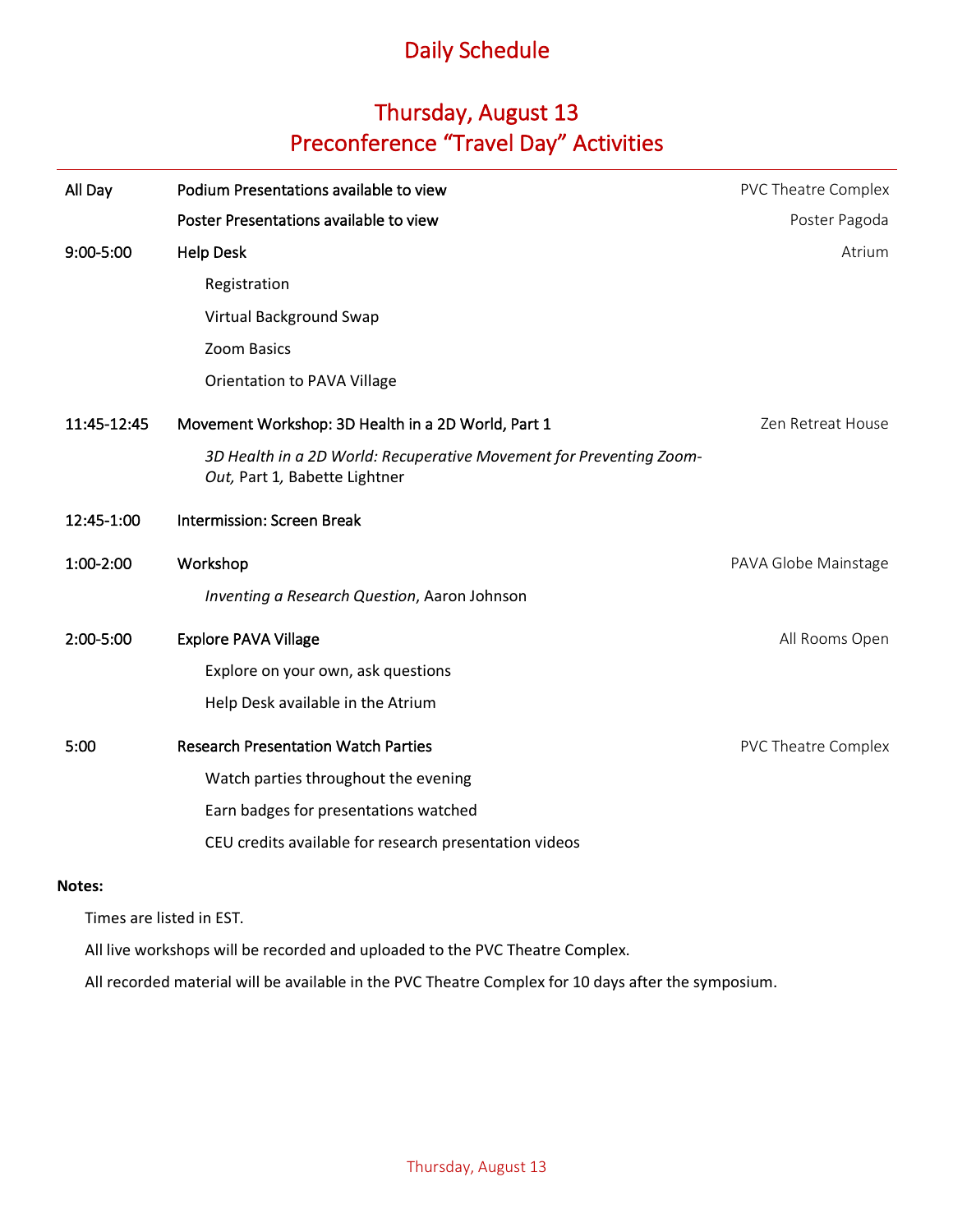# Friday, August 14

| All Day     | Podium Presentations available to view                                                                                                                         | <b>PVC Theatre Complex</b> |
|-------------|----------------------------------------------------------------------------------------------------------------------------------------------------------------|----------------------------|
|             | Poster Presentations available to view                                                                                                                         | Poster Pagoda              |
| 9:00-5:00   | Help Desk: Registration and Zoom Basics                                                                                                                        | Atrium                     |
| 9:00-10:00  | <b>Small Group and Committee Meetings</b>                                                                                                                      |                            |
| 10:00-10:30 | Movement Workshop: 3D Health in a 2D World, Part 2                                                                                                             | Zen Retreat House          |
|             | 3D Health in a 2D World: Recuperative Movement for Preventing<br>Zoom-Out, Part 2, Babette Lightner                                                            |                            |
| 10:30-10:40 | Intermission: Screen Break                                                                                                                                     |                            |
| 10:40-11:00 | Welcome and Introduction from Conference Chair, Beth Falcone                                                                                                   | PAVA Globe Mainstage       |
| 11:00-11:40 | Q & A Panel #1: Espinoza, Figueroa, J. Bozeman, Berman                                                                                                         | PAVA Globe Mainstage       |
|             | A Normative Set of SPL-Normalized Measures for Normal Female<br>Voices, Victor Espinoza & Matías Zañartu                                                       |                            |
|             | Vocal Function, Swallowing and Quality of Life in Critical Patients<br>Who Received IMV, Fernanda Figueroa, Karla Grunewaldt, Tamara<br>Solis, Adrian Castillo |                            |
|             | Women's Voices in Midlife: Are We Listening? Joanne Bozeman                                                                                                    |                            |
|             | Singing to Myself: Toward a Non-Binary Philosophy of the Voice, Eli<br>Berman                                                                                  |                            |
| 11:40-11:45 | <b>Guided Recuperative Movement</b>                                                                                                                            | PAVA Globe Mainstage       |
| 11:45-12:25 | Q & A Panel #2: K. Bozeman, B. Manternach, Smith                                                                                                               | PAVA Globe Mainstage       |
|             | Use of the Chiaroscuro Whisper for Optimal Resonance Tuning, Ken<br>Bozeman                                                                                    |                            |
|             | Acoustic and Glottal Changes in Music Theater Singing Over Four<br>Years of University Study, Brian Manternach, Lynn Maxfield                                  |                            |
|             | Resonance Strategies of High-Voiced Males, Alan Smith, Lynn<br>Maxfield                                                                                        |                            |
| 12:25-12:30 | <b>Guided Recuperative Movement</b>                                                                                                                            | PAVA Globe Mainstage       |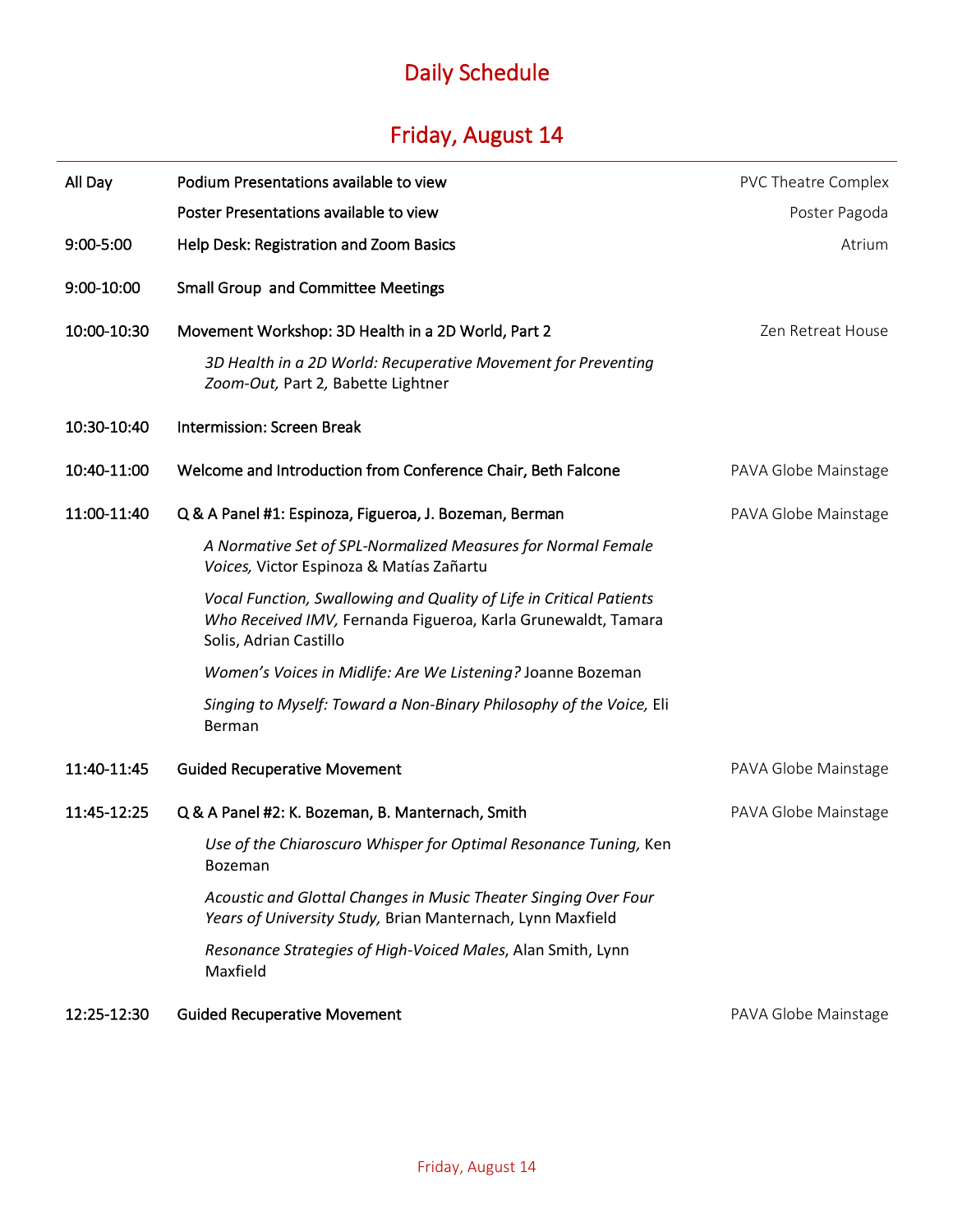| 12:30-1:10  | Q & A Panel #3: Titze, Saldías, Clark                                                                                                                                                                                                                 | PAVA Globe Mainstage       |
|-------------|-------------------------------------------------------------------------------------------------------------------------------------------------------------------------------------------------------------------------------------------------------|----------------------------|
|             | Inertograms for Semi-Occluded Vocal Tract Configurations, Ingo<br>Titze                                                                                                                                                                               |                            |
|             | Contribution of the Epilaryngeal Tube Narrowing and Vocal Tract<br>Shape on Spectral Characteristics During Twang-Like Voice Quality<br>at High and Low Pitch, Marcelo Saldías, Anne-Maria Laukkanen,<br>Miranda Gonzalo, Justin Stoney, Marco Guzman |                            |
|             | Effects of a Straw Phonation Protocol on Acoustic and Perceptual<br>Measures of Adolescent Females, Chad Clark, Jeremy Manternach                                                                                                                     |                            |
| $1:10-1:15$ | Intermission: Screen Break                                                                                                                                                                                                                            |                            |
| $1:15-1:40$ | One-on-one Research Panel Breakouts                                                                                                                                                                                                                   | The Pavilions              |
|             | Researchers from panels 1, 2, and 3 available in the pavilions for Q & A                                                                                                                                                                              |                            |
| $1:15-1:45$ | <b>Coffee Break</b>                                                                                                                                                                                                                                   | Atrium                     |
| 1:45-2:00   | <b>Collaboration Mixer: Brainstorming Across the Aisle</b>                                                                                                                                                                                            | PAVA Globe Mainstage       |
|             | Forming shuttle groups for lunch and learn                                                                                                                                                                                                            |                            |
| 2:00-3:30   | Lunch and Learn: Launch to Lunch                                                                                                                                                                                                                      | Restaurants                |
|             | Remember to save 30 minutes for a screen break                                                                                                                                                                                                        |                            |
| 3:30-4:30   | Workshop 1 (Choose Between 3 Workshops)                                                                                                                                                                                                               |                            |
|             | Shifting the Paradigm: Tension Release Techniques for Singers and<br>Speakers, Elissa Weinzimmer                                                                                                                                                      | Shapechangers Dance Studio |
|             | Performing While Injured While Parenting: How to Baby Oneself<br>in Singing Voice Rehabilitation (When You have Kids), Tara Nixon                                                                                                                     | Zen Retreat House          |
|             | The Barrantes Voice System: An Approach to Extended Vocal<br>Range Techniques, Rafael Lopez-Barrantes                                                                                                                                                 | Pan-American Amphitheatre  |
| 4:30-4:45   | <b>Intermission: Screen Break</b>                                                                                                                                                                                                                     |                            |
| 4:45-5:30   | Plenary Address: State of the Association                                                                                                                                                                                                             | PAVA Globe Mainstage       |
|             | Aaron Johnson, PAVA President                                                                                                                                                                                                                         |                            |
|             | Leda Scearce, PAVA Past President                                                                                                                                                                                                                     |                            |
| 5:30        | <b>Reception and Evening Activities</b>                                                                                                                                                                                                               | Zen Retreat House          |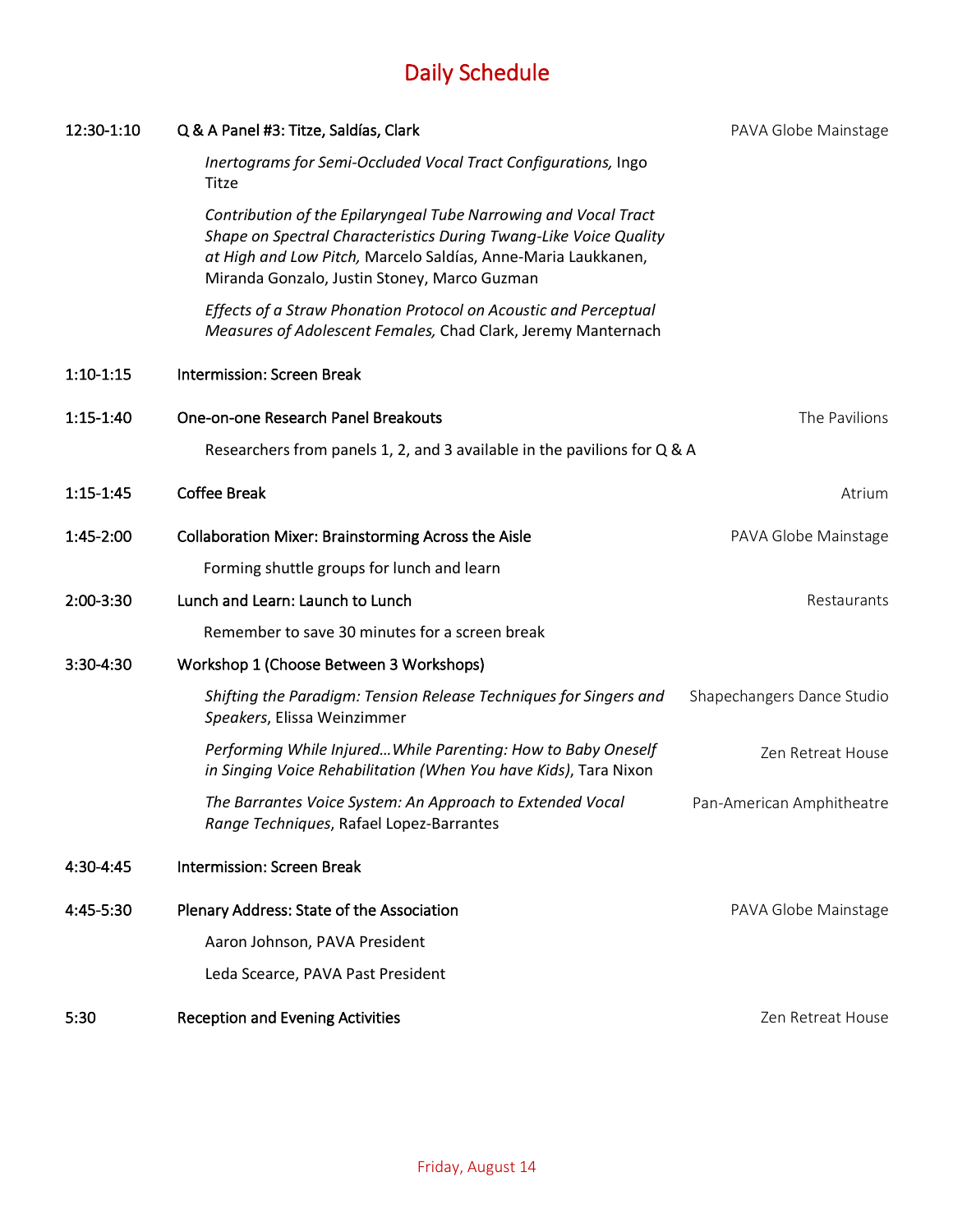## Saturday, August 15

| All Day     | Podium Presentations available to view                                                                                                                                           | PVC Theatre Complex  |
|-------------|----------------------------------------------------------------------------------------------------------------------------------------------------------------------------------|----------------------|
|             | Poster Presentations available to view                                                                                                                                           | Poster Pagoda        |
| 9:00-5:00   | Help Desk: Registration and Zoom Basics                                                                                                                                          | Atrium               |
| 9:00-10:00  | <b>Small Group and Committee Meetings</b>                                                                                                                                        |                      |
| 10:00-10:30 | Movement Workshop: 3D Health in a 2D World, Part 3                                                                                                                               | Zen Retreat House    |
|             | 3D Health in a 2D World: Recuperative Movement for Preventing<br>Zoom-Out, Part 3, Babette Lightner                                                                              |                      |
| 10:30-10:40 | <b>Intermission: Screen Break</b>                                                                                                                                                |                      |
| 10:40-11:00 | Announcements from Conference Chair, Beth Falcone                                                                                                                                | PAVA Globe Mainstage |
| 11:00-11:40 | Q & A Panel #4: Hoffmeister, van Mersbergen, C. Johnson, Weinstein,<br>Misono                                                                                                    | PAVA Globe Mainstage |
|             | Methods of investigating neural underpinnings of relationships<br>between voice and psychological state, Jesse Hoffmeister                                                       |                      |
|             | Brainwave Activity During Vocal Mistakes: What Are People<br>Thinking? Miriam van Mersbergen, Alexis Payne                                                                       |                      |
|             | The Application of Motor Learning Feedback in the Singing Studio,<br>Colin Johnson, Eva van Leer                                                                                 |                      |
|             | The Effect of Trait Mindfulness on the Acquisition of a Novel Voice<br>Task: A Pilot Study, Dan Weinstein                                                                        |                      |
|             | Communicative Participation and Psychological Factors in Patients<br>with Benign Voice Disorders, Stephanie Misono, Viann N. Nguyen-<br>Feng, Alexa Asplund, Patricia A. Frazier |                      |

#### 11:40-11:45 Guided Recuperative Movement **PAVA Globe Mainstage**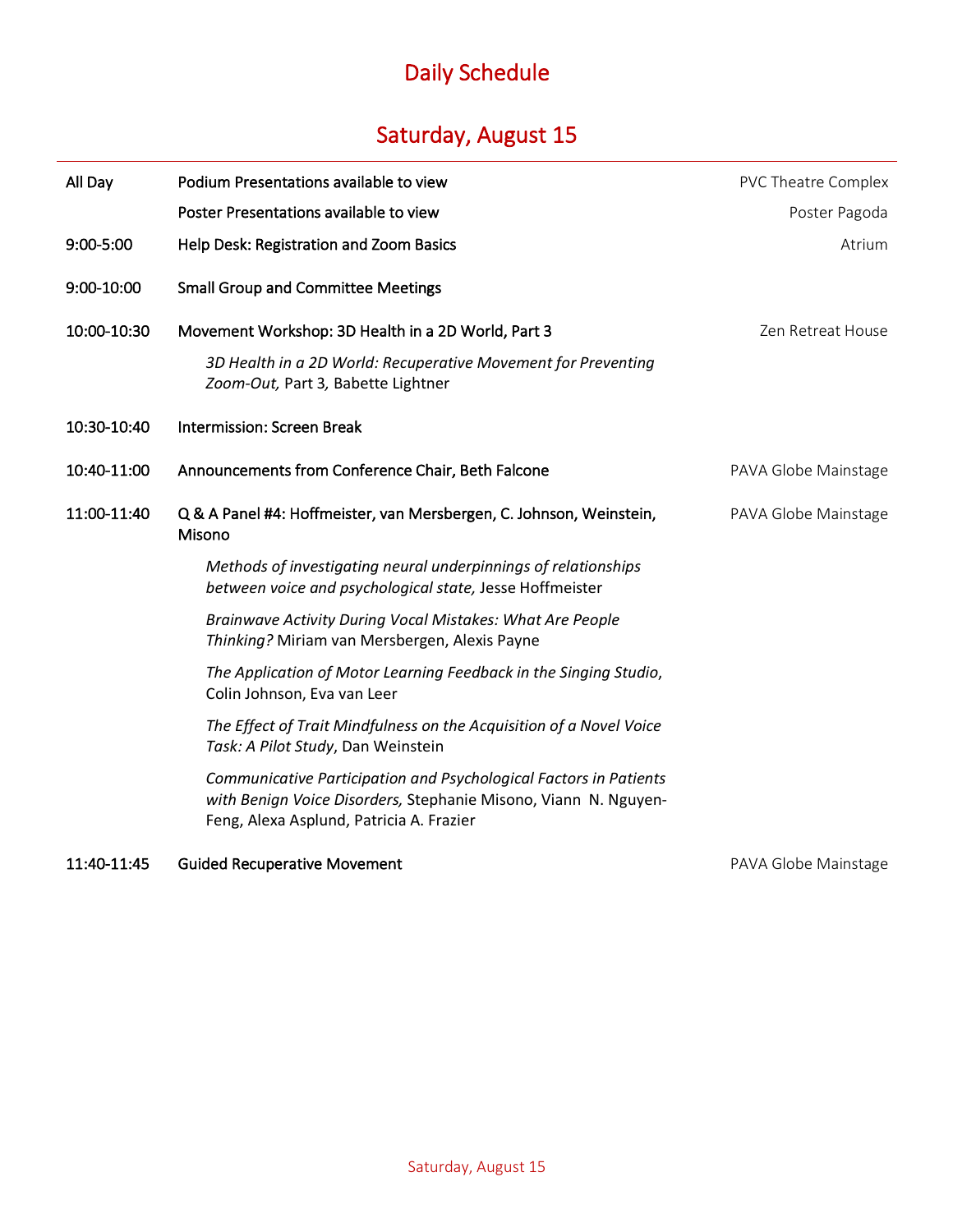| 11:45-12:25 | Q & A Panel #5: Nestorova, Patinka, Schloneger, Popham                                                                                            | PAVA Globe Mainstage |
|-------------|---------------------------------------------------------------------------------------------------------------------------------------------------|----------------------|
|             | Does Vibrato Define Genre or Vice Versa?: A Novel Approach to<br>Stylistic Vibrato Derivative Analysis, Theodora Nestorova, Ian<br>Howell         |                      |
|             | A Pilot Study Testing a Method to Understand Changes in Vibrato<br>in Response to Changes in Mouth Opening, Paul Patinka, John Nix                |                      |
|             | Quantifying Vocal Repertoire Tessituras of Four Male Singers<br>Through Real-Time Measures, Matt Schloneger, Eric Hunter                          |                      |
|             | More Than Tessitura: Quantifying the Contour of a Melody,<br>Deborah Popham                                                                       |                      |
| 12:25-12:30 | <b>Guided Recuperative Movement</b>                                                                                                               | PAVA Globe Mainstage |
| 12:30-1:10  | Q & A Panel #6: Hermoso Guerrero, Lau, Glasner                                                                                                    | PAVA Globe Mainstage |
|             | Analysis of Supraglottic Activity During Vocalization in Flamenco<br>Singers, Irene Hermoso Guerrero, Miguel Rodriguez, Marco<br>Guzman           |                      |
|             | Objective Measures of Two Musical Interpretation of an Excerpt<br>from Berlioz's "La Mort D'Ophélie," Hiu Yan (Crystal) Lau, Ronald C.<br>Scherer |                      |
|             | Effects of Historical Recording Technology on Spectral<br>Measurements of Modern-Day Opera Singers, Joshua Glasner,<br>Aaron Johnson              |                      |
| $1:10-1:15$ | <b>Intermission: Screen Break</b>                                                                                                                 |                      |
| $1:15-1:40$ | One-on-one Research Panel Breakouts<br>Researchers from panels 4, 5, and 6 available in the pavilions for Q & A                                   | The Pavilions        |
| 1:40-1:45   | <b>Intermission: Screen Break</b>                                                                                                                 |                      |
| 1:45-2:00   | <b>Collaboration Mixer: Brainstorming Across the Aisle</b>                                                                                        | PAVA Globe Mainstage |
|             | Forming shuttle groups for lunch and learn                                                                                                        |                      |
| 2:00-3:30   | Lunch and Learn: Launch to Lunch                                                                                                                  | Restaurants          |
|             | Remember to save 30 minutes for a screen break                                                                                                    |                      |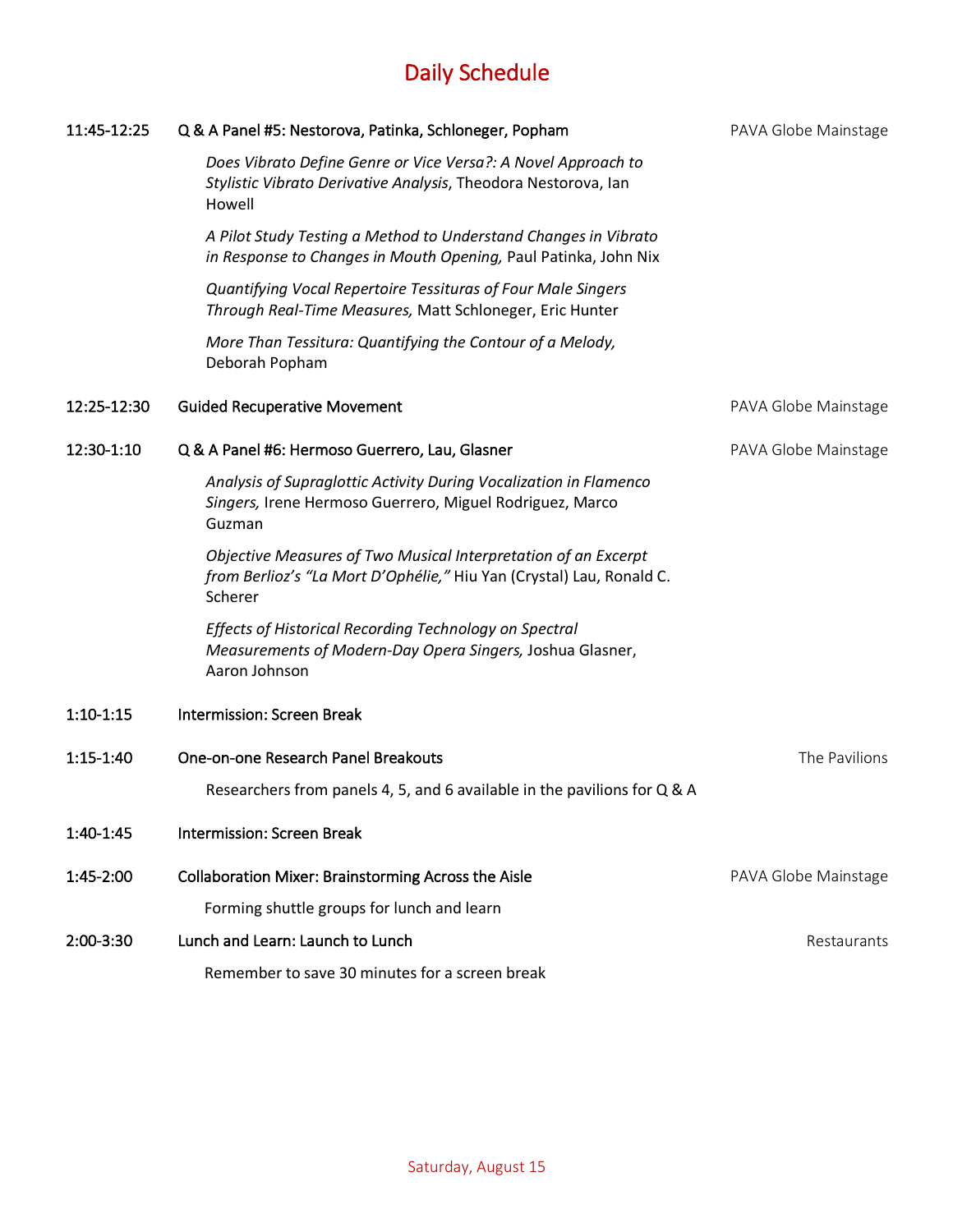| 3:30-4:30 | Workshop 2 (Choose Between 3 Workshops)                                                                                                                                                                              |                            |
|-----------|----------------------------------------------------------------------------------------------------------------------------------------------------------------------------------------------------------------------|----------------------------|
|           | Fitzmaurice Voicework®: A Performers' Warmup in Destructuring<br>and Restructuring, Rachel Hirshorn-Johnston and Natasha Staley                                                                                      | Shapechangers Dance Studio |
|           | Spending the Interest, Not the Principal: Vocal Pacing During<br>Singing Voice Rehabilitation and Beyond, Leda Scearce                                                                                               | Zen Retreat House          |
|           | Extreme Vocal Effects, Training and Care, Nicolás Hormazábal                                                                                                                                                         | Pan-American Amphitheatre  |
| 4:30-5:30 | Workshop 3 (Choose Between 3 Workshops)                                                                                                                                                                              |                            |
|           | To Breathe or Not to Breathe: The Potentially Harmful Effects of<br>Yogic Breathing on Vocal Health, Kiley Hazelton                                                                                                  | Shapechangers Dance Studio |
|           | It's All About the "Buzz": Utilizing the Vocal Function Exercise<br>Protocol in the Singing Voice Lesson with Singers with Suspected<br>Laryngopharyngeal Reflux (LPR): An Evidence-Based Approach,<br>Kathleen Bell | Zen Retreat House          |
|           | The Problem of Distorted Voices: Contribution of Vocal<br>Anthropophysiology, Ariel Coelho                                                                                                                           | Pan-American Amphitheatre  |
| 5:30-5:45 | Intermission: Screen Break                                                                                                                                                                                           |                            |
| 5:45-6:45 | <b>Poster Presentations</b>                                                                                                                                                                                          | Poster Pagoda              |
|           | Voice Science in the Diction Classroom, Anna Hersey                                                                                                                                                                  |                            |
|           | Vocal Health of Choral Singers from Kenya and the United States:<br>Dysphonia and Vocal Fatigue in Relation to Musical Genres,<br>Morgan Burburan                                                                    |                            |
|           | A Computerized Tomography Study of Vocal Tract Setting in<br>Hyperfunctional Dysphonia and in Belting, Marcelo Saldías, Marco<br>Guzman, Anne-Maria Laukkanen, Miranda Gonzalo                                       |                            |
|           | The Value and Logistics of Providing Vocal Health Screenings to<br>University Students, Brett Myers, Brian Manternach, Karin Cox                                                                                     |                            |
|           | Acoustic Characteristics of the Singing Voice in Secondary School<br>Students, Elizabeth M. Wallace                                                                                                                  |                            |
|           | Vocal Health and Quality of Life in Individuals with Marfan<br>Syndrome, Laura Wolford, Ileana Ratiu, Hope Baylow, Mitra<br>Esfandairei                                                                              |                            |
|           | Life's a Pitch, and Then You Sping! Beth Falcone                                                                                                                                                                     |                            |
| 6:45      | <b>Reception and Evening Activities</b>                                                                                                                                                                              | Zen Retreat House          |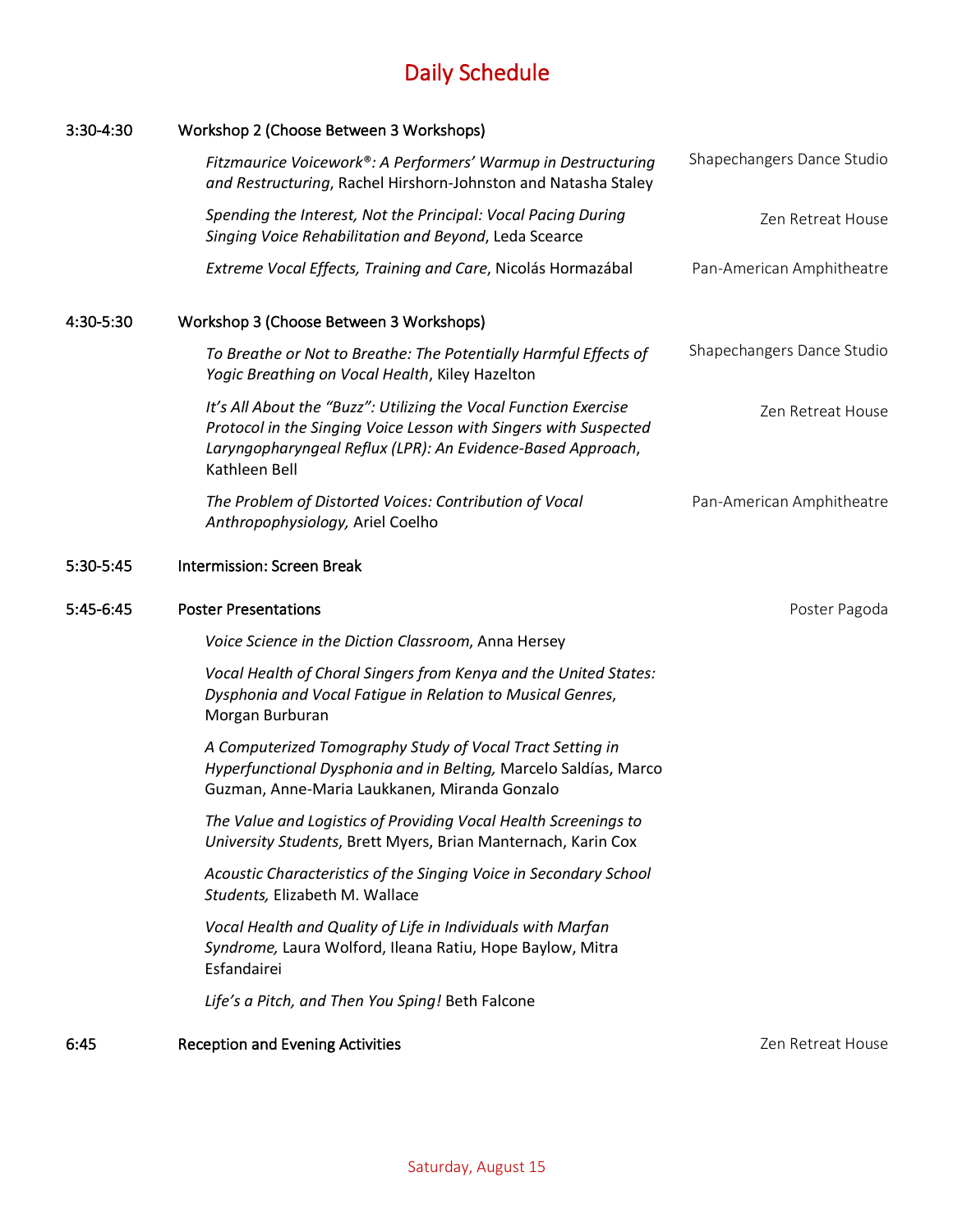## Sunday, August 16

| All Day     | Podium Presentations available to view                                                                                                                                                                                     | <b>PVC Theatre Complex</b> |
|-------------|----------------------------------------------------------------------------------------------------------------------------------------------------------------------------------------------------------------------------|----------------------------|
|             | Poster Presentations available to view                                                                                                                                                                                     | Poster Pagoda              |
| 9:00-5:00   | Help Desk: Registration and Zoom Basics                                                                                                                                                                                    | Atrium                     |
| 9:00-11:30  | <b>Constructive Rest (No Sessions)</b>                                                                                                                                                                                     |                            |
| 11:30-12:30 | Workshop 4 (Choose Between 3 Workshops)                                                                                                                                                                                    |                            |
|             | Toward a New Method for Voice Treatment: Integrating Western<br>and Indian (Yoga) Techniques, Paul Poovathingal                                                                                                            | Shapechangers Dance Studio |
|             | Vocal Cool Down: Restoring Balance Post Heavy Voice Load, Edrie<br><b>Means Weekly</b>                                                                                                                                     | Zen Retreat House          |
|             | Top 10 Things Voice Teachers Are Afraid to Teach (But Shouldn't<br>Be), Justin Stoney                                                                                                                                      | Pan-American Amphitheatre  |
| 12:30-12:55 | One-on-one Workshop Presenter Breakouts                                                                                                                                                                                    | The Pavilions              |
|             | All workshop presenters available in the pavilions for Q & A                                                                                                                                                               |                            |
| 12:55-2:00  | Lunch: Restaurants or on your own                                                                                                                                                                                          | Restaurants                |
| 2:00-3:25   | <b>Discussing Diversity</b>                                                                                                                                                                                                | PAVA Globe Mainstage       |
| 3:25-3:30   | <b>Intermission: Screen Break</b>                                                                                                                                                                                          |                            |
| $3:30-4:10$ | Q & A Panel #7: Saldías, Desjardins, Radhakrishnan, Lloyd, Peddle                                                                                                                                                          | PAVA Globe Mainstage       |
|             | Water Resistance Therapy as Vocal Warm-Up Method in<br>Contemporary Commercial Music Singers, Marcelo Saldías, Marco<br>Guzman, Gabriela Sandoval, Carla Vergara, Camila Quezada                                           |                            |
|             | Baseline Respiratory and Laryngeal Factors Implicating Response<br>to Voice Therapy for Presbyphonia, Maude Desjardins, Lucinda<br>Halstead, Annie Simpson, Patrick Flume, Heather Bonilha                                 |                            |
|             | Nasal Resistance (NR) Technique: A Novel Approach to Improve<br>Glottal Competence, Nandhu Radhakrishnan                                                                                                                   |                            |
|             | Expiratory Muscle Strength Training in Voice Habilitation and<br>Rehabilitation: A Systematic Review, Adam Lloyd, Jennylee Diaz,<br>Michelle Bretl                                                                         |                            |
|             | An Assessment of How Established Professional Singers Sustain<br>Extended Contracts on Broadway, in National Tours, in Cirque Du<br>Soleil Shows, and as Back-Up Vocalists for Major Recording Artists,<br>Zipporah Peddle |                            |